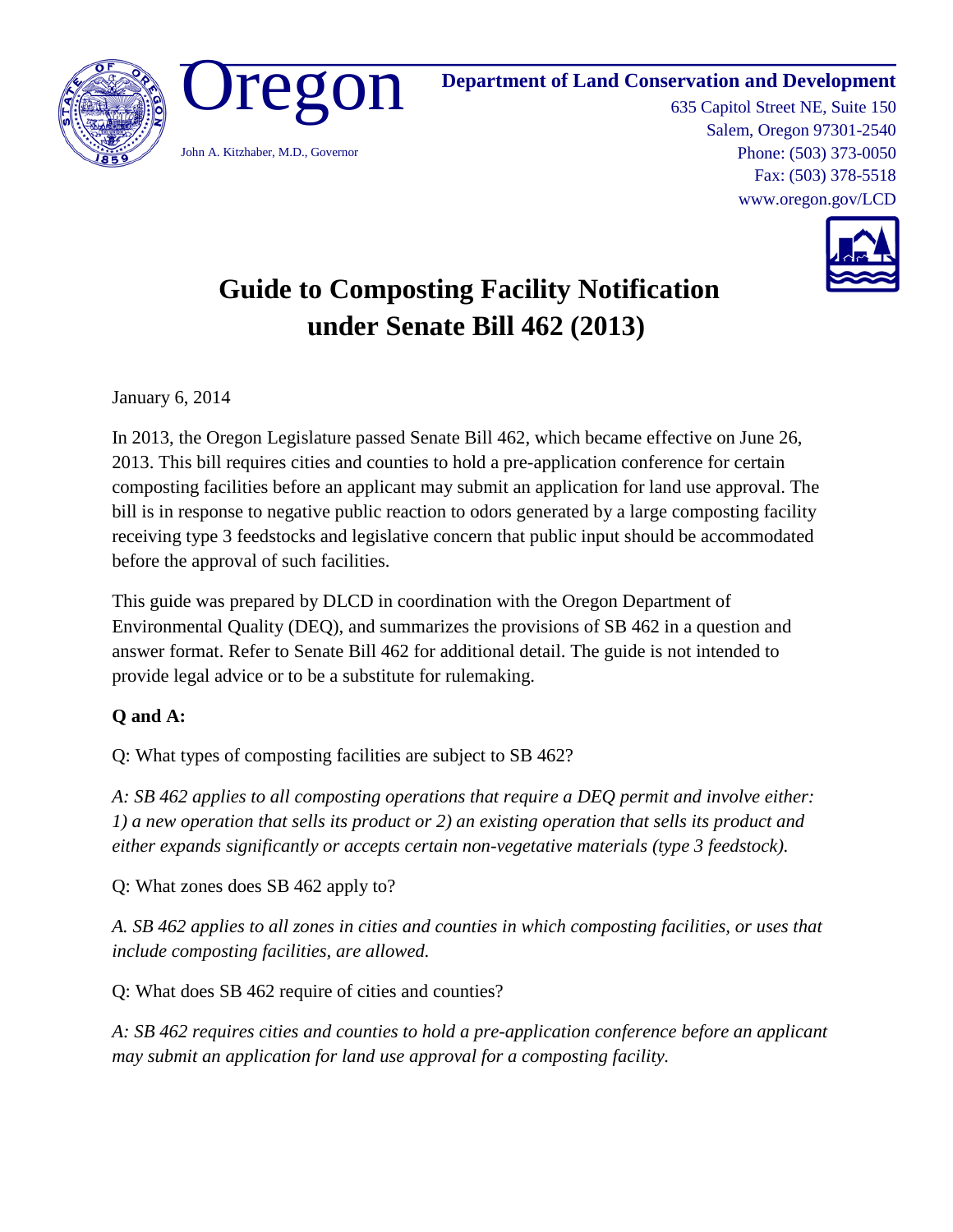Guide to Composting Facility Notification January 6, 2014 Page 2 of 2

Q: What does SB 462 require of applicants?

*A: SB 462 requires applicants to hold a community meeting following a pre-application conference and before the submittal of an application for land use approval.*

Q: Does SB 462 impose any new or changed plan review criteria for composting facilities?

*A: No*

Q: Does SB 462 involve any other requirements?

*A: Yes. For proposed composting sites that require metropolitan service district (Metro) approval, DEQ and Metro are prohibited from permitting a composting facility within 1,500 feet of a school that is within an exception area for rural residential uses.* 

*If you have further questions about implementation of these new provisions, please contact Katherine Daniels, DLCD Farm and Forest Lands Specialist, at 503-934-0069 or [katherine.daniels@state.or.us](mailto:katherine.daniels@state.or.us) or Bob Barrows, DEQ Solid Waste Policy Analyst, at 541-687- 7354 or [barrows.bob@deq.state.or.us.](mailto:barrows.bob@deq.state.or.us)*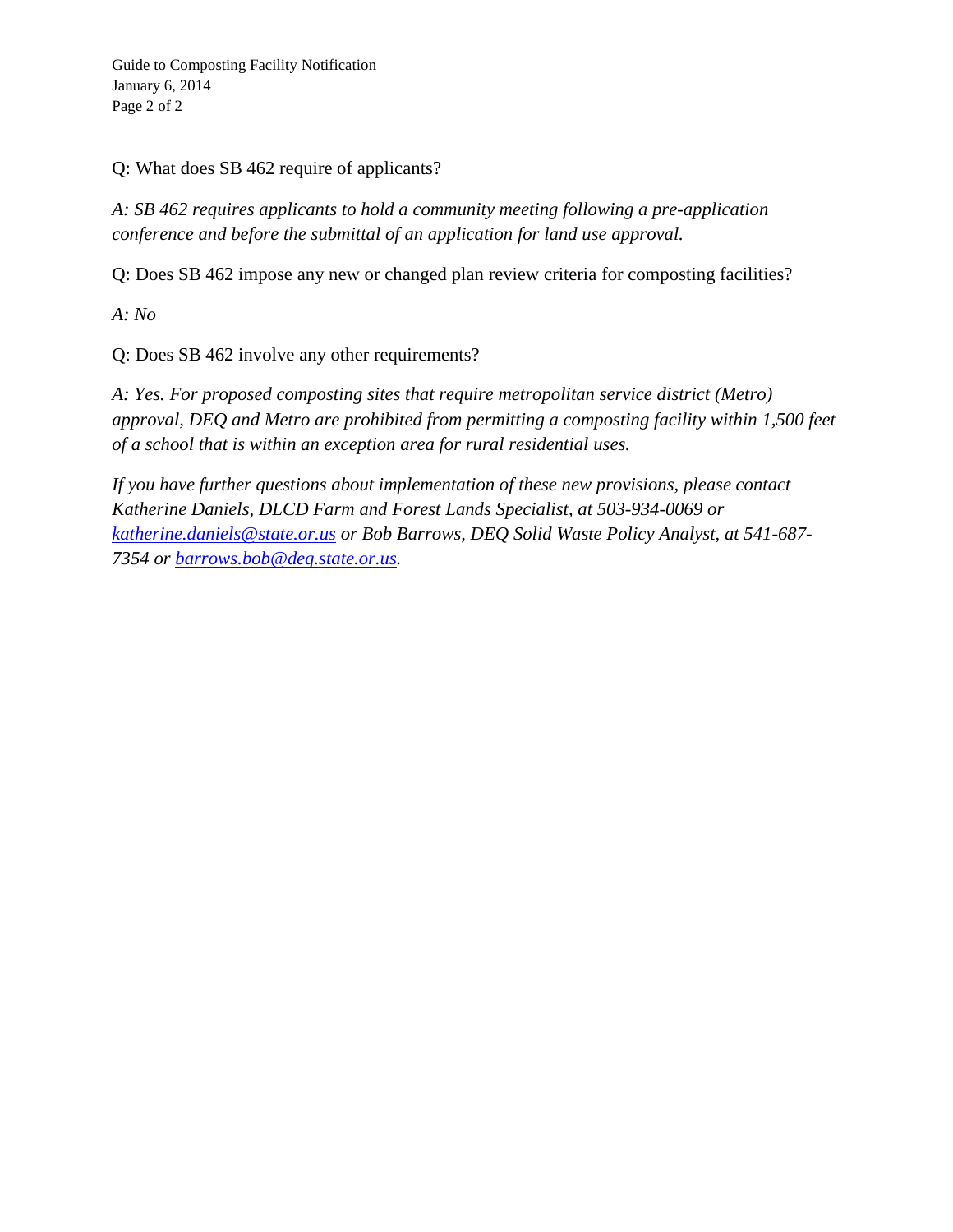## **Enrolled Senate Bill 462**

Sponsored by Senators STARR, OLSEN, ROBLAN, DEVLIN; Representatives PARRISH, UNGER

CHAPTER .................................................

### AN ACT

Relating to composting; creating new provisions; amending ORS 268.318; and declaring an emergency.

**Be It Enacted by the People of the State of Oregon:**

**SECTION 1. (1) As used in this section:**

**(a) "Compost" has the meaning given that term in ORS 459.005.**

**(b) "Disposal site" has the meaning given that term in ORS 459.005.**

**(c) "Local government" has the meaning given that term in ORS 174.116.**

**(2) Before an applicant may submit an application under ORS 215.402 to 215.438 for land use approval to establish or modify a disposal site for composting that requires a permit issued by the Department of Environmental Quality, as provided in subsection (3) of this section, the applicant shall:**

**(a) Request and attend a preapplication conference described in subsections (4) to (6) of this section; and**

**(b) Hold a preapplication community meeting described in subsections (7) to (9) of this section.**

**(3) Subsection (2) of this section applies to an application to:**

**(a) Establish a disposal site for composting that sells, or offers for sale, resulting product; or**

**(b) Allow an existing disposal site for composting that sells, or offers for sale, resulting product to:**

**(A) Accept as feedstock nonvegetative materials, including dead animals, meat, dairy products and mixed food waste; or**

**(B) Increase the permitted annual tonnage of feedstock used by the disposal site by an amount that requires a new land use approval.**

**(4) During the preapplication conference:**

**(a) The applicant shall provide information about the proposed disposal site for composting and proposed operations for composting and respond to questions about the site and operations.**

**(b) The county with land use jurisdiction over the proposed disposal site for composting and the other representatives described in subsection (5) of this section shall inform the applicant of permitting requirements to establish and operate the proposed disposal site for composting and provide all application materials to the applicant.**

**(5) The applicant shall submit a written request to the county with land use jurisdiction to request a preapplication conference. A representative of the planning department of the**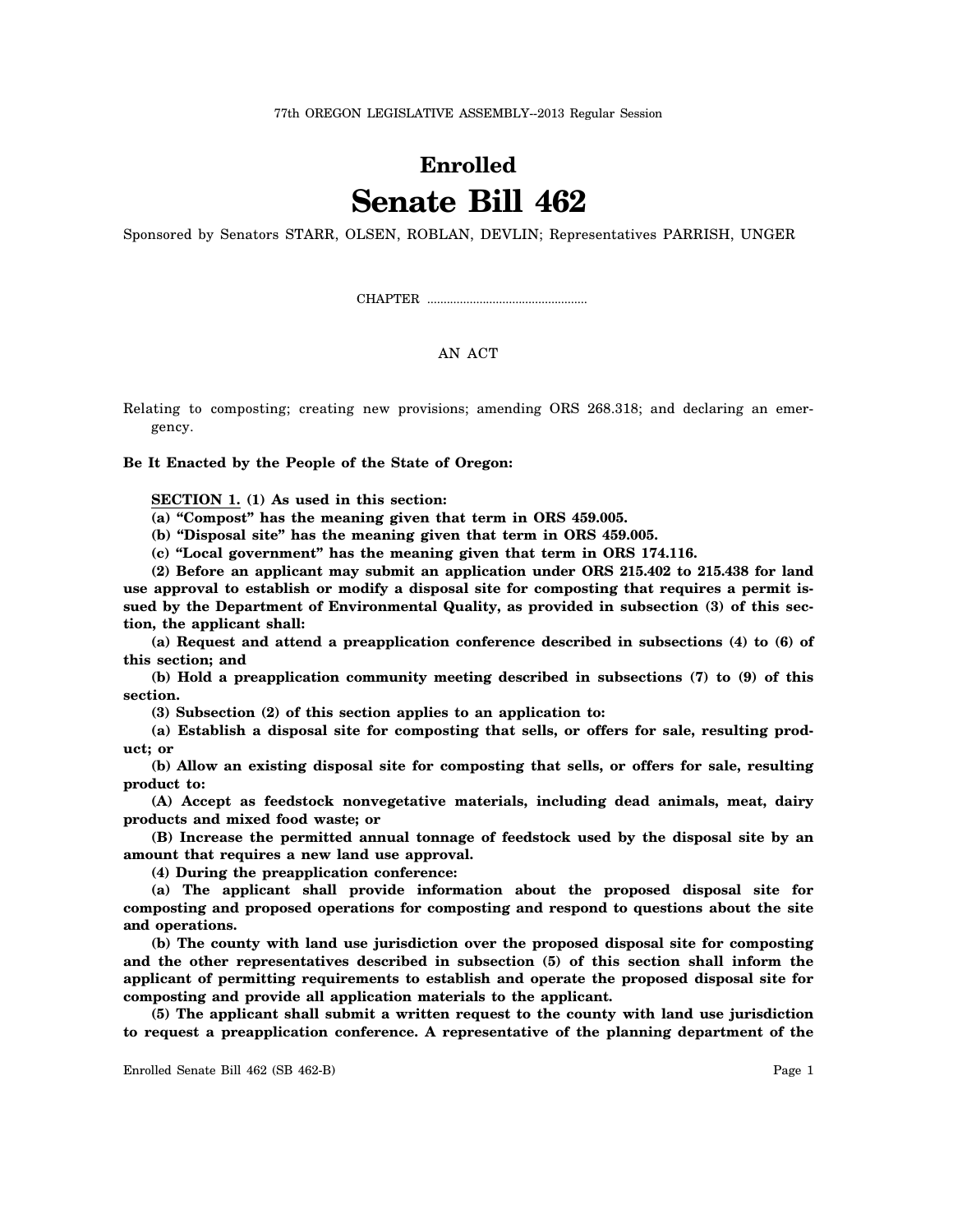**county and a representative of the Department of Environmental Quality shall attend the conference along with representatives, as determined necessary by the county, of the following entities:**

**(a) Any other state agency or local government that has authority to approve or deny a permit, license or other certification required to establish or operate the proposed disposal site for composting.**

**(b) A state agency, a local government or a private entity that provides or would provide to the proposed disposal site for composting one or more of the following:**

**(A) Water systems.**

**(B) Wastewater collection and treatment systems, including storm drainage systems.**

**(C) Transportation systems or transit services.**

**(c) A city or county with territory within its boundaries that may be affected by the proposed disposal site for composting.**

**(d) The Department of Land Conservation and Development.**

**(e) The State Department of Agriculture.**

**(6) The county with land use jurisdiction may use preapplication procedures, if any, in the acknowledged land use regulations of the county, consistent with the requirements that the county shall:**

**(a) Provide notice of the preapplication conference to the entities described in subsection (5) of this section by mail and, as appropriate, in any other manner that ensures adequate notice and opportunity to participate;**

**(b) Hold the preapplication conference at least 20 days and not more than 40 days after receipt of the applicant's written request; and**

**(c) Provide preapplication notes to each attendee of the conference and the other entities described in subsection (5) of this section for which a representative does not attend the preapplication conference.**

**(7) After the preapplication conference and before submitting the application for land use approval, the applicant shall:**

**(a) Hold a community meeting within 60 days after the preapplication conference:**

**(A) In a public location in the county with land use jurisdiction; and**

**(B) On a business day, or Saturday, that is not a holiday, with a start time between the hours of 6 p.m. and 8 p.m.**

**(b) Provide notice of the community meeting to:**

**(A) The owners of record, on the most recent property tax assessment roll, of real property located within one-half mile of the real property on which the proposed disposal site for composting would be located;**

**(B) The resident or occupant that receives mail at the mailing address of the real property described in subparagraph (A) of this paragraph if the mailing address of the owner of record is not the mailing address of the real property;**

**(C) Neighborhood and community organizations recognized by the governing body of the county if a boundary of the organization is within one-half mile of the proposed disposal site for composting;**

**(D) A newspaper that meets the requirements of ORS 193.020 for publication;**

**(E) Local media in a press release; and**

**(F) The entities described in subsection (5) of this section.**

**(8) During the community meeting, the applicant shall provide information about the proposed disposal site for composting and proposed operations for composting and respond to questions about the site and operations.**

**(9) The applicant's notice provided under subsection (7)(b) of this section must include:**

**(a) A brief description of the proposed disposal site for composting;**

**(b) The address of the location of the community meeting; and**

**(c) The date and time of the community meeting.**

Enrolled Senate Bill 462 (SB 462-B) Page 2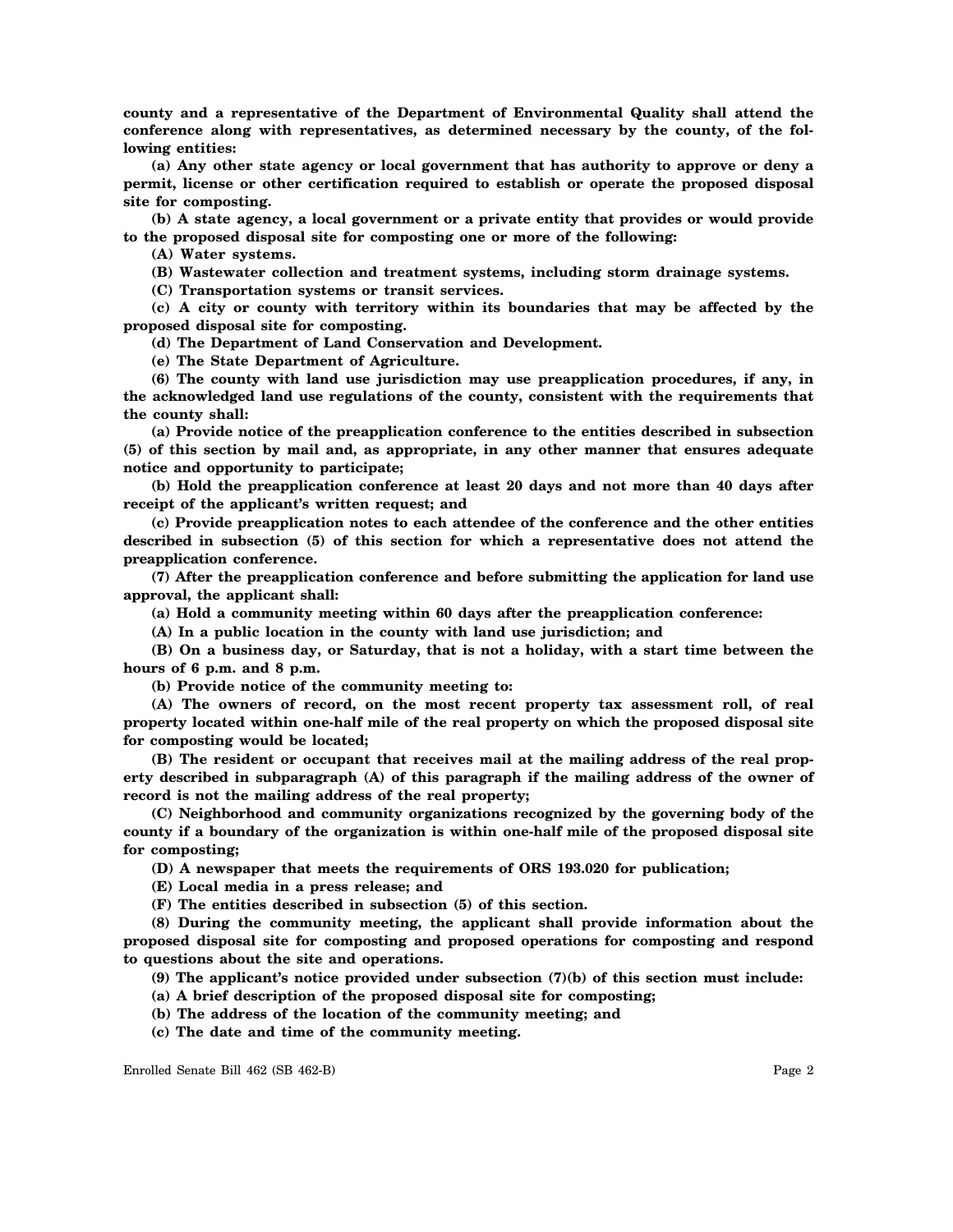**SECTION 2. (1) As used in this section:**

**(a) "Compost" has the meaning given that term in ORS 459.005.**

**(b) "Disposal site" has the meaning given that term in ORS 459.005.**

**(c) "Local government" has the meaning given that term in ORS 174.116.**

**(2) Before an applicant may submit an application under ORS 227.160 to 227.186 for land use approval to establish or modify a disposal site for composting that requires a permit issued by the Department of Environmental Quality, as provided in subsection (3) of this section, the applicant shall:**

**(a) Request and attend a preapplication conference described in subsections (4) to (6) of this section; and**

**(b) Hold a preapplication community meeting described in subsections (7) to (9) of this section.**

**(3) Subsection (2) of this section applies to an application to:**

**(a) Establish a disposal site for composting that sells, or offers for sale, resulting product; or**

**(b) Allow an existing disposal site for composting that sells, or offers for sale, resulting product to:**

**(A) Accept as feedstock nonvegetative materials, including dead animals, meat, dairy products and mixed food waste; or**

**(B) Increase the permitted annual tonnage of feedstock used by the disposal site by an amount that requires a new land use approval.**

**(4) During the preapplication conference:**

**(a) The applicant shall provide information about the proposed disposal site for composting and proposed operations for composting and respond to questions about the site and operations.**

**(b) The city with land use jurisdiction over the proposed disposal site for composting and the other representatives described in subsection (5) of this section shall inform the applicant of permitting requirements to establish and operate the proposed disposal site for composting and provide all application materials to the applicant.**

**(5) The applicant shall submit a written request to the city with land use jurisdiction to request a preapplication conference. A representative of the planning department of the city and a representative of the Department of Environmental Quality shall attend the conference along with representatives, as determined necessary by the city, of the following entities:**

**(a) Any other state agency or local government that has authority to approve or deny a permit, license or other certification required to establish or operate the proposed disposal site for composting.**

**(b) A state agency, a local government or a private entity that provides or would provide to the proposed disposal site for composting one or more of the following:**

**(A) Water systems.**

**(B) Wastewater collection and treatment systems, including storm drainage systems.**

**(C) Transportation systems or transit services.**

**(c) A city or county with territory within its boundaries that may be affected by the proposed disposal site for composting.**

**(d) The Department of Land Conservation and Development.**

**(e) The State Department of Agriculture.**

**(6) The city with land use jurisdiction may use preapplication procedures, if any, in the acknowledged land use regulations of the city, consistent with the requirements that the city shall:**

**(a) Provide notice of the preapplication conference to the entities described in subsection (5) of this section by mail and, as appropriate, in any other manner that ensures adequate notice and opportunity to participate;**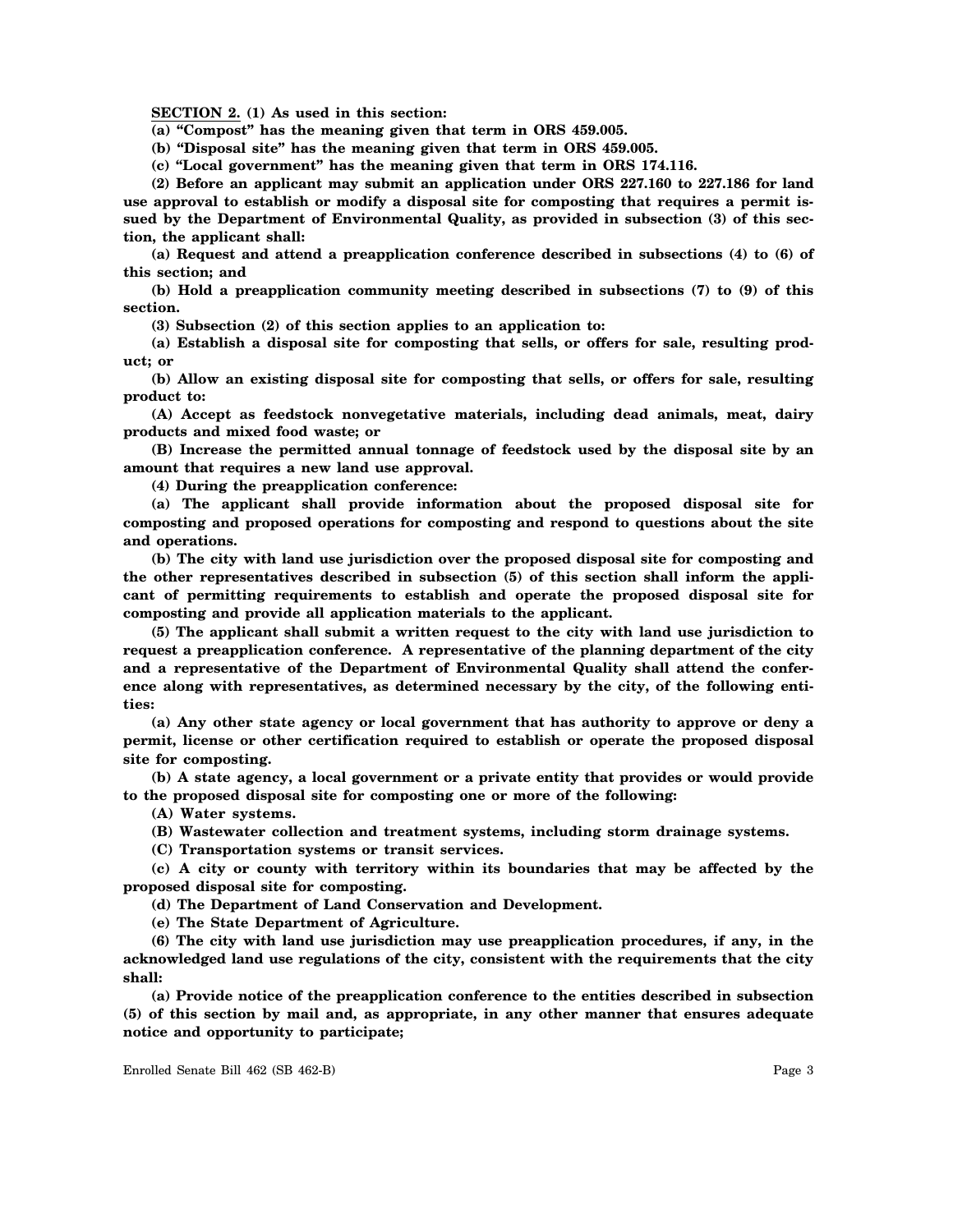**(b) Hold the preapplication conference at least 20 days and not more than 40 days after receipt of the applicant's written request; and**

**(c) Provide preapplication notes to each attendee of the conference and the other entities described in subsection (5) of this section for which a representative does not attend the preapplication conference.**

**(7) After the preapplication conference and before submitting the application for land use approval, the applicant shall:**

**(a) Hold a community meeting within 60 days after the preapplication conference:**

**(A) In a public location in the city with land use jurisdiction; and**

**(B) On a business day, or Saturday, that is not a holiday, with a start time between the hours of 6 p.m. and 8 p.m.**

**(b) Provide notice of the community meeting to:**

**(A) The owners of record, on the most recent property tax assessment roll, of real property located within one-half mile of the real property on which the proposed disposal site for composting would be located;**

**(B) The resident or occupant that receives mail at the mailing address of the real property described in subparagraph (A) of this paragraph if the mailing address of the owner of record is not the mailing address of the real property;**

**(C) Neighborhood and community organizations recognized by the governing body of the city if a boundary of the organization is within one-half mile of the proposed disposal site for composting;**

**(D) A newspaper that meets the requirements of ORS 193.020 for publication;**

**(E) Local media in a press release; and**

**(F) The entities described in subsection (5) of this section.**

**(8) During the community meeting, the applicant shall provide information about the proposed disposal site for composting and proposed operations for composting and respond to questions about the site and operations.**

**(9) The applicant's notice provided under subsection (7)(b) of this section must include:**

**(a) A brief description of the proposed disposal site for composting;**

**(b) The address of the location of the community meeting; and**

**(c) The date and time of the community meeting.**

**SECTION 3. Sections 1 and 2 of this 2013 Act apply to applications for permits that are submitted on or after the effective date of this 2013 Act.**

**SECTION 4. Section 5 of this 2013 Act is added to and made a part of ORS 459.205 to 459.385.**

**SECTION 5. (1) As used in this section:**

**(a) "Property line" has the meaning given that term in ORS 92.010.**

**(b) "School" means:**

**(A) A public or private institution of learning providing instruction in kindergarten through grade 12, or any combination of those grade levels; and**

**(B) The surrounding buildings, other structures, playgrounds, athletic fields, parking lots and any other areas of the institution that are accessed by students of the institution on a regular basis.**

**(2) The Department of Environmental Quality may not issue a disposal site permit under ORS 459.245 to establish a commercial disposal site for composting if:**

**(a) The property line of the proposed disposal site for composting is located within 1,500 feet of a property line of a school that is within an exception area for rural residential uses; and**

**(b) The proposed disposal site for composting requires approval from a metropolitan service district under ORS 268.318.**

**SECTION 6.** ORS 268.318 is amended to read:

Enrolled Senate Bill 462 (SB 462-B) Page 4